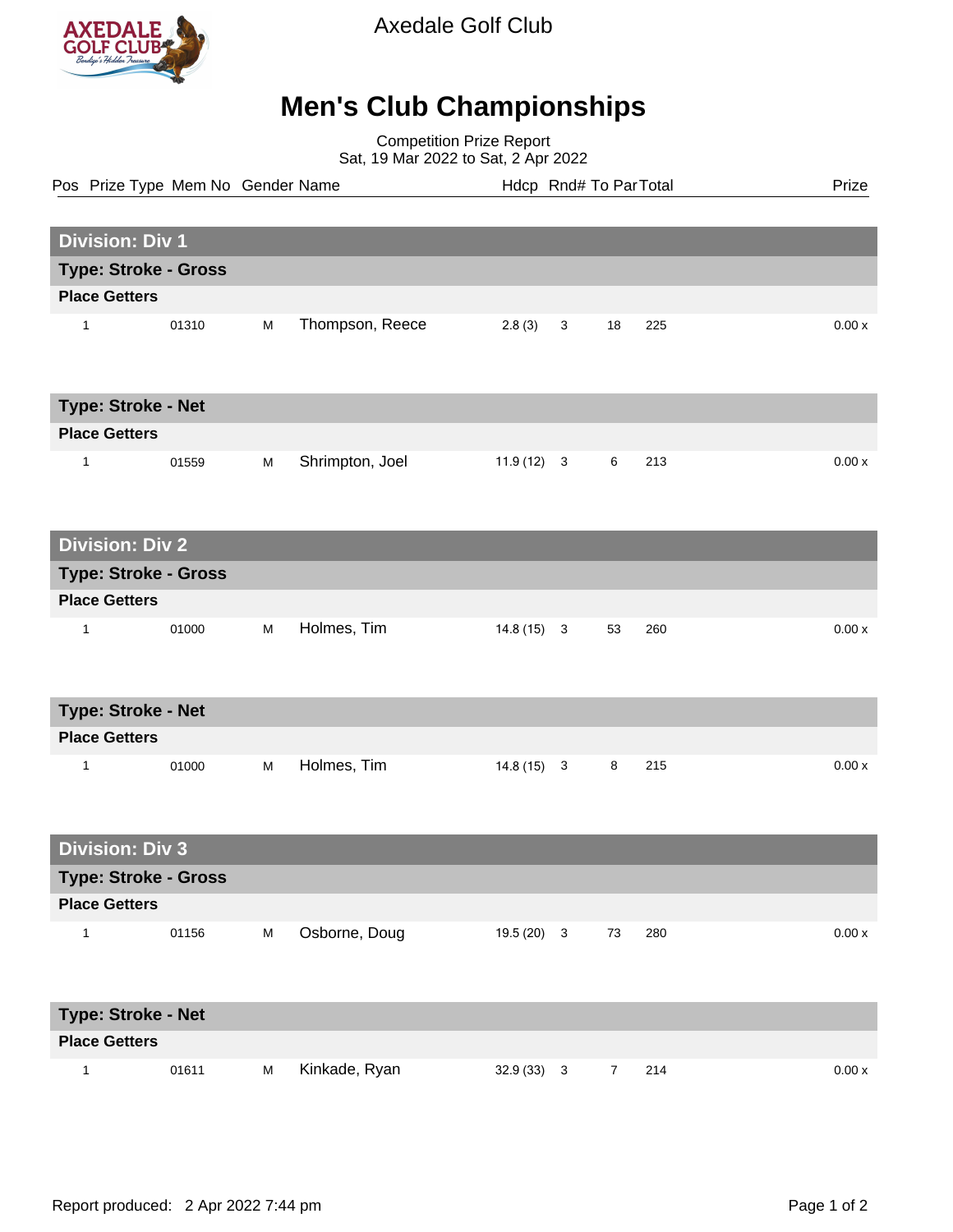| w<br>I |
|--------|

| <b>Division: Overall</b> |       |   |               |                             |
|--------------------------|-------|---|---------------|-----------------------------|
| <b>Type: Special</b>     |       |   |               |                             |
| <b>Special Prizes</b>    |       |   |               |                             |
| <b>Junior Nett</b>       | 01611 | M | Kinkade, Ryan | 0.00 x Junior Nett Champion |
|                          |       |   |               |                             |
|                          |       |   |               |                             |
| <b>Division: Overall</b> |       |   |               |                             |
| <b>Type: Special</b>     |       |   |               |                             |
| <b>Special Prizes</b>    |       |   |               |                             |
| Veteran Nett             | 01156 | M | Osborne, Doug | 0.00x                       |

| Putting |  | 02083 M King, Simon | $0.00 \times 89$ Putts |
|---------|--|---------------------|------------------------|
|         |  |                     |                        |